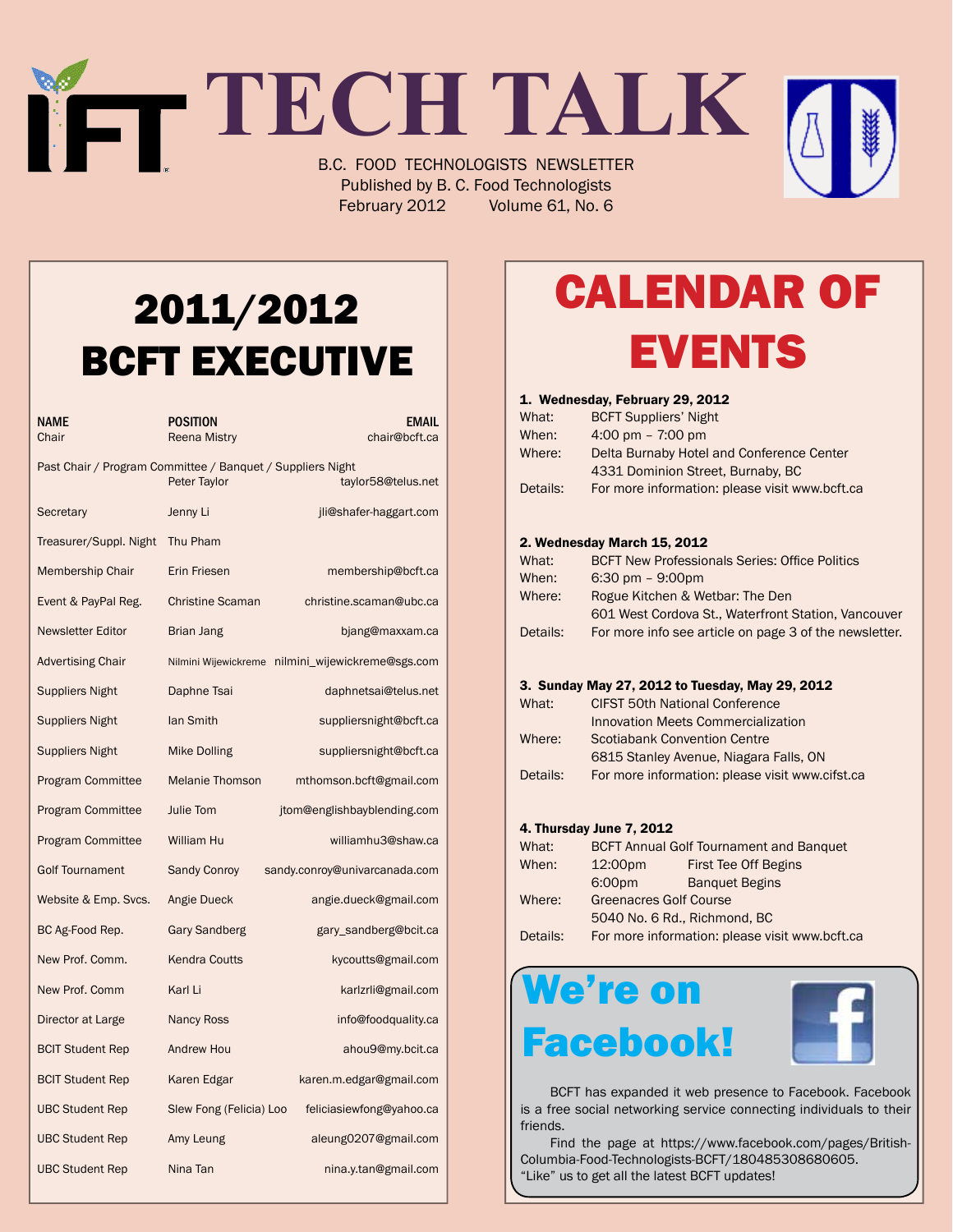### February 2012, Vol. 61, No. 6 PAGE TWO

# BCFT Supplier's Night ~ Feb. 29th!

 BC Food Technologists welcomes you to our 18th Annual Supplier's Night event to be held on Wednesday, February 29, 2012.

*Details on the BCFT Suppliers' Night event:*

| Date:     | Wednesday, February 29, 2012      |
|-----------|-----------------------------------|
| Show:     | 4:00 pm to 7:30 pm                |
| Seminars: | 2:30 pm to 4:45 pm                |
| Place:    | Delta Hotel and Conference Centre |
|           | 4331 Dominion Street              |
|           | Burnaby, BC V5G 1C7               |
| Cost:     | Members \$5; Non-members \$10;    |
|           | Students \$5                      |

*Details on the Seminars:*

### 4 Seminars offered by:

- TIC Gum
- Folio Instruments Inc.
- National Starch Food Innovation
- Teawolf

### Date: Wednesday, February 29, 2012 Times: 2 seminars from 2:30 pm to 3:30 pm 2 seminars from 3:45 pm to 4:45 pm Cost: Complimentary but pre-registration is required

 Pre-registration is mandatory as there is a 20-person limit per seminar. Deadline for seminar registration is February 15, 2012. Please register with Thu Pham at thu.pham@olympicdairy.com.

*Seminar 1*  Time: 2:30 pm to 3:30 pm Presenting co.: TIC Gums Speaker: Kimio Tsuchiya, Strategic Account Mgr. Topic: The Texture Revolution™

### *Seminar 2*

| Time:    | 2:30 pm to 3:30 pm                       |
|----------|------------------------------------------|
|          | Presenting co.: Folio Instruments Inc.   |
| Speaker: | Neil Howard, Colour Technical Specialist |
| Topic:   | More than Meets the Eye - Colour         |
|          | Measurement for Food & Beverage          |
|          | Applications                             |

### *Seminar 3*

| Time:                                           | 3:45 pm to 4:45 pm                   |  |
|-------------------------------------------------|--------------------------------------|--|
| Presenting co.: National Starch Food Innovation |                                      |  |
| Speaker:                                        | Hamid Aliee, Senior Technical        |  |
|                                                 | <b>Service Specialist</b>            |  |
| Topic:                                          | Starchology <sup>™</sup> and Texture |  |

### *Seminar 4*

| 3:45 pm to 4:45 pm                   |
|--------------------------------------|
| Presenting co.: Teawolf              |
| Armin Prahst, Technical Director     |
| From Astragalus to Zeodary - Natural |
| Extracts for Food &                  |
| <b>Beverage Formulations</b>         |
|                                      |

We look forward to seeing you on Wednesday, February 29, 2012. For detailed information about the seminar topics, please visit our website at www.bcft.ca.



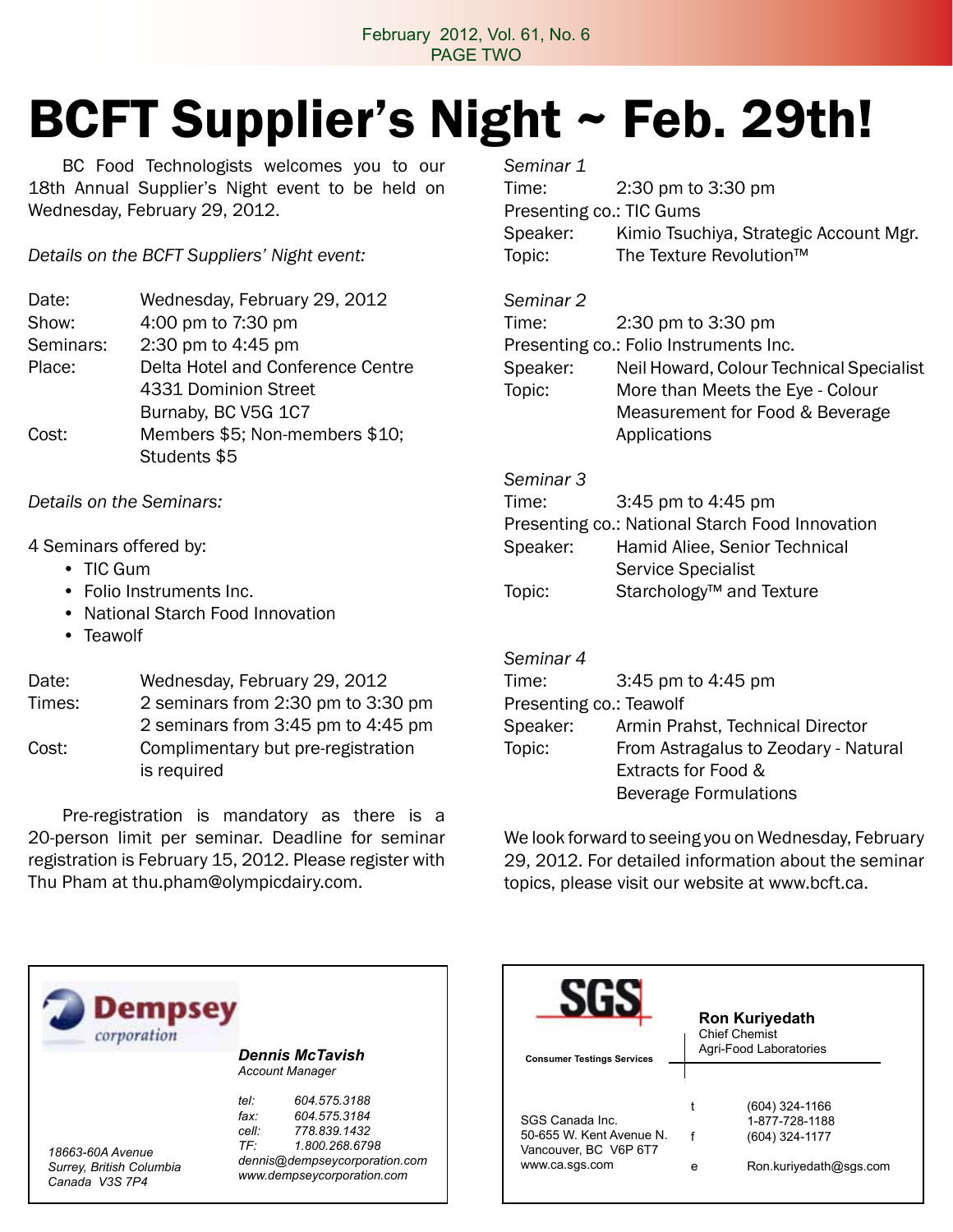### February 2012, Vol. 61, No. 6 PAGE THREE

# Join us for our first New Professional Series Networking Event!

**Date** 

Are you new to BCFT and the Food Industry? Looking for more professional development and networking opportunities? If you are a recent graduate or an industry member with less than 10 years experience, join us for our first ever New Professionals Series event, an interactive discussion of "Office Politics" with Kimberley Rawes at Rogue Kitchen & Wetbar. A selection of light appetizers will be provided.

 Office Politics. It's that indescribable river that runs through an office. How you navigate the white water rapids, slow curves, and estuaries can make a huge difference in your own career. In this interactive discussion, we will talk about how to identify some of the obvious kinds of political situations.Wewill also talk about how to best navigate through those instances and what kind of support, if any, your supervisor may provide. Finally, Kimberley will share some of best practices from her favourite leaders in work place culture, and you will discover what current trends are making positive changes to people's livelihoods.



*Kimberley Rawes, UBC Career Services Faculty of Science*

 Kimberley Rawes is a career development professional with a passion for work place culture and change. She has been coaching undergraduate and graduate students on a wide range of career topics for almost four years at The University of British Columbia. She has been published in the national career development journal, Contact Point, and interviewed by local and national media on the topics

of job creation and Gen Y career development. As a fellow Gen Y, she spends her additional time plugged in to new technology trends and creative new ventures.



| Date:     | March 15, 2012                               |
|-----------|----------------------------------------------|
| Time:     | 6:30 -9:00 pm                                |
| Location: | Rogue Kitchen & Wetbar: The Den              |
| Address:  | 601 West Cordova Street, Waterfront Station, |
|           | Gastown, Vancouver                           |
| Parking:  | Pay Parking available in adjacent lot        |

Cost: BCFT Members:  $$25$ Non BCFT Members: \$40 To register, email Chris Scaman for a Pay Pal invoice: christine. scaman@ubc.ca

| uadra<br>Ingredients                                                         |                                                                |  |
|------------------------------------------------------------------------------|----------------------------------------------------------------|--|
| Henry Wu<br><b>Account Manager</b><br>Nutritional and Functional Ingredients | 7930 Vantage Way, Delta BC V4G 1A8<br>e henry_wu<br>@quadra.ca |  |
|                                                                              | t 604.940.2313 ext. 319<br>f 604.940.1626<br>c 604.340.3925    |  |
| 800.665.6553<br>www.guadraingredients.com<br><b>RENË RIVET</b>               |                                                                |  |

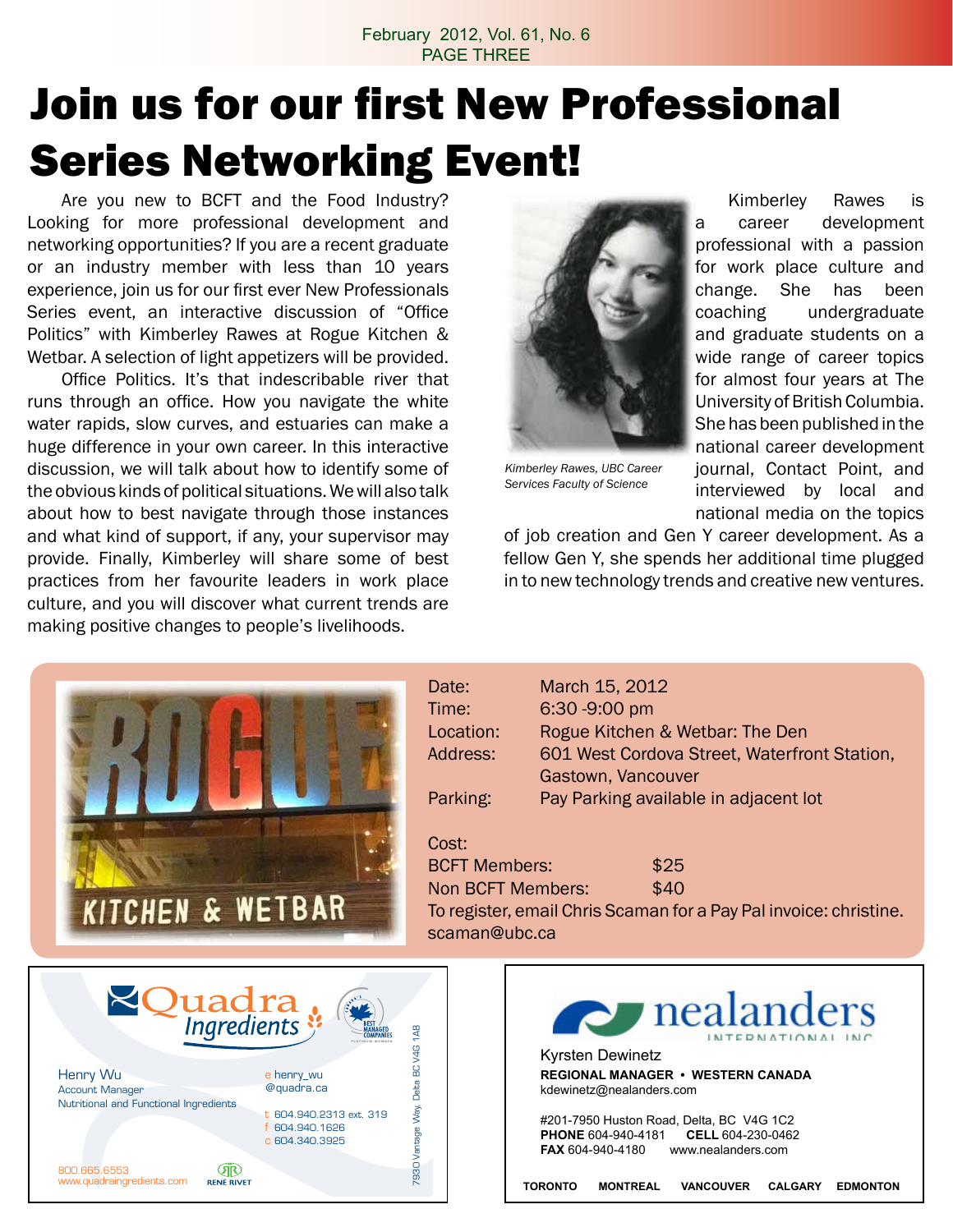## Think About Advertising Your Business in *Tech Talk*

You can't afford to miss this opportunity to advertise!

*"Tech Talk"* is published approximately 9 times a year by the British Columbia Food Technologists Association (BCFT). As the official publication of the association, *Tech Talk* reaches the local audience of individuals in the Food Science and Technology profession - your ad in Tech Talk will keep you on top of our readership of over 300 individuals. For complete details on placing your ad in Tech Talk, contact Nilmini Wijewickreme, SGS Canada Inc., 50-655 West Kent Avenue North, Vancouver, BC, V6P 6T7. Tel: 604-324- 1166 Ext 5294; Fax: 604-324-1177; E-mail: nilmini\_ wijewickreme@sgs.com.

 We accept ready-to-print copy of your ad in PDF or TIFF format in color or black & white, or a hard copy of business cards. The advertisements also can be sent via email in any digital format. For example, a highresolution (300 dpi or better) scanned copy, or digital format (e.g., EPS or PDF) of the ad.

### RATES

| <b>Business card</b>                         | $(4" \times 2")$ | \$30  |
|----------------------------------------------|------------------|-------|
| Page Sponsor (8" x 2")                       |                  | \$50  |
| $\frac{1}{4}$ Page Sponsor $(4" \times 5")$  |                  | \$60  |
| $\frac{1}{2}$ Page Sponsor $(4" \times 10")$ |                  | \$90  |
| Full Page Sponsor(8" x 10")                  |                  | \$150 |

*Rates indicated are on per issue basis. Discounts up to 10% are available for advertising in multiple issues.*



### **Expertise in Food Analysis**

- Microbiology
- Food Chemistry
- Nutritional Labelling
- **Residue Testing**
- **Environmental Monitoring**

Tel: 604 734 7276 Toll free: 1 800 665 8566 foodsafety-yvr@maxxamanalytics.com

www.maxxam.ca



Saturated Fat Trans Fat

 $120$ 

Cholesterol

Sodium

otassium









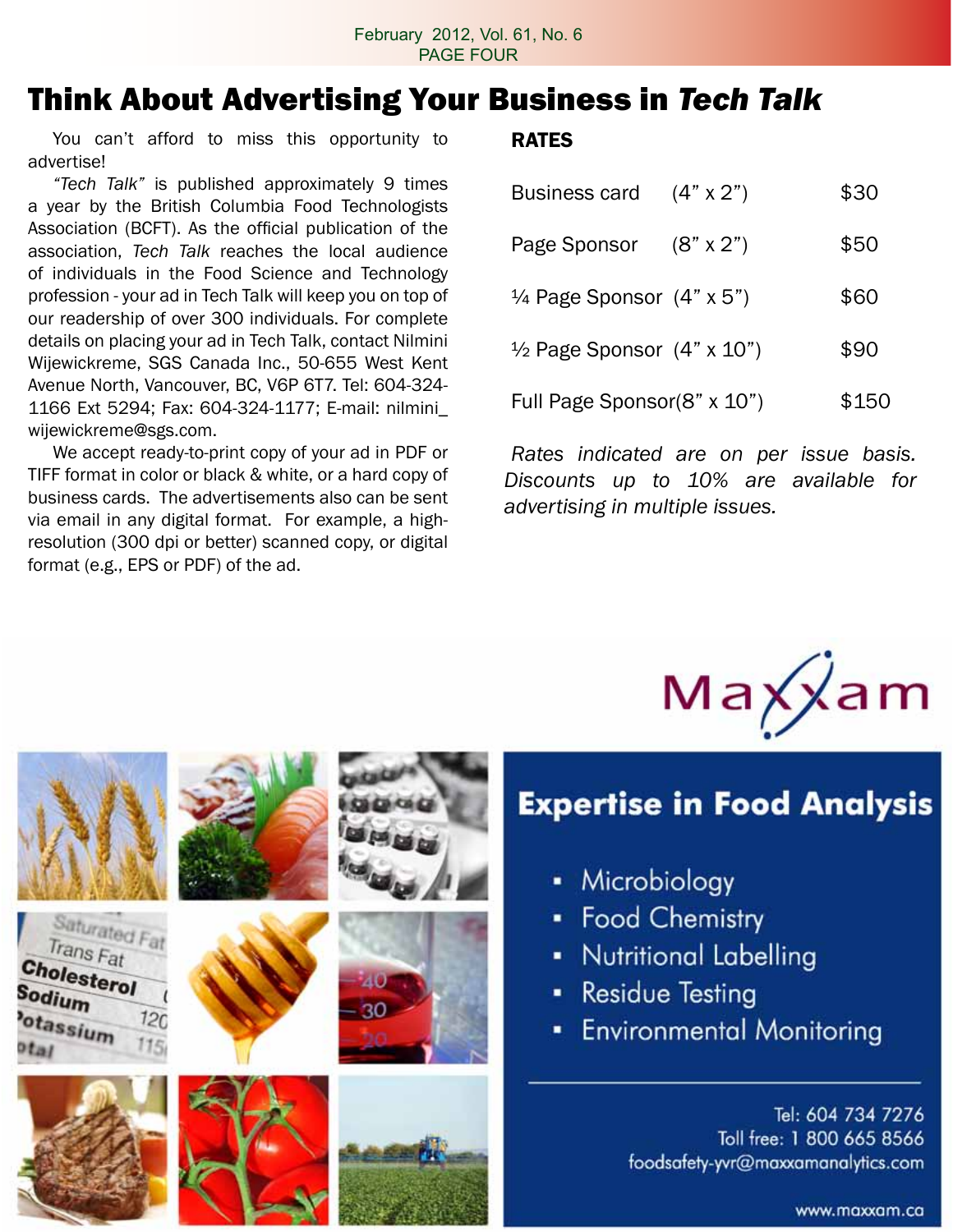## Let's Honour BC's Best Through the CIFST Awards!

BCFT members who belong to CIFST (the Canadian Institute of Food Science and Technology) are eligible for a wide number of national awards. These annual awards have been designed to recognize the endeavours and contributions of members to CIFST and the food industry.

 Awards for which nominations are currently being accepted include:

Institute Award, for outstanding contribution to CIFST

• W.J. Eva Award, recognizing outstanding research and service to the industry

Gordon Royal Maybee Award, recognizing an outstanding applied development by a Canadian company or institution

Emeritus Membership, bestowed upon someone who has retired and has contributed meritorious service to the food industry and institute throughout their career

• Food Industry CEO of the Year Award, for a CEO of a company that has made an outstanding contribution to the Canadian food industry

• Food Safety and Quality Award, for outstanding contribution by QA or QC management personnel with a minimum of 10 years of experience

Food Innovation Award, for outstanding contribution in the area of food innovation

Student Leadership Award, for a student member who has demonstrated outstanding leadership and contribution to CIFST

Fellow of the Institute, for outstanding and distinguished accomplishment as measured by extraordinary performance in the field of food science and technology.

 More detailed descriptions and nomination forms, as well as a list of past recipients, can be found at www.cifst.ca in the "Awards and Scholarships" "Institute Awards" section.

 Deadline for all nominations is March 4. Nominations can be submitted by individual CIFST members, or by our regional section. If you wish to have the nomination submitted by BCFT, please send suggested names to Anne McCannel (anne\_ mccannel@bcit.ca) as soon as possible, so that potential nominees can be considered by the BCFT executive.

 It is always great to have our members recognized through these national awards.



# BCFT Website

Please check out the BCFT website at www. bcft.ca for:

- Up to date information about upcoming BCFT events,
- Job Postings (http://www.bcft.ca/employment. html.) for those companies needing a hard working food technologist.

 If you have any feedback or events that you would like posted, please email Angie Dueck at webmaster@bcft.ca.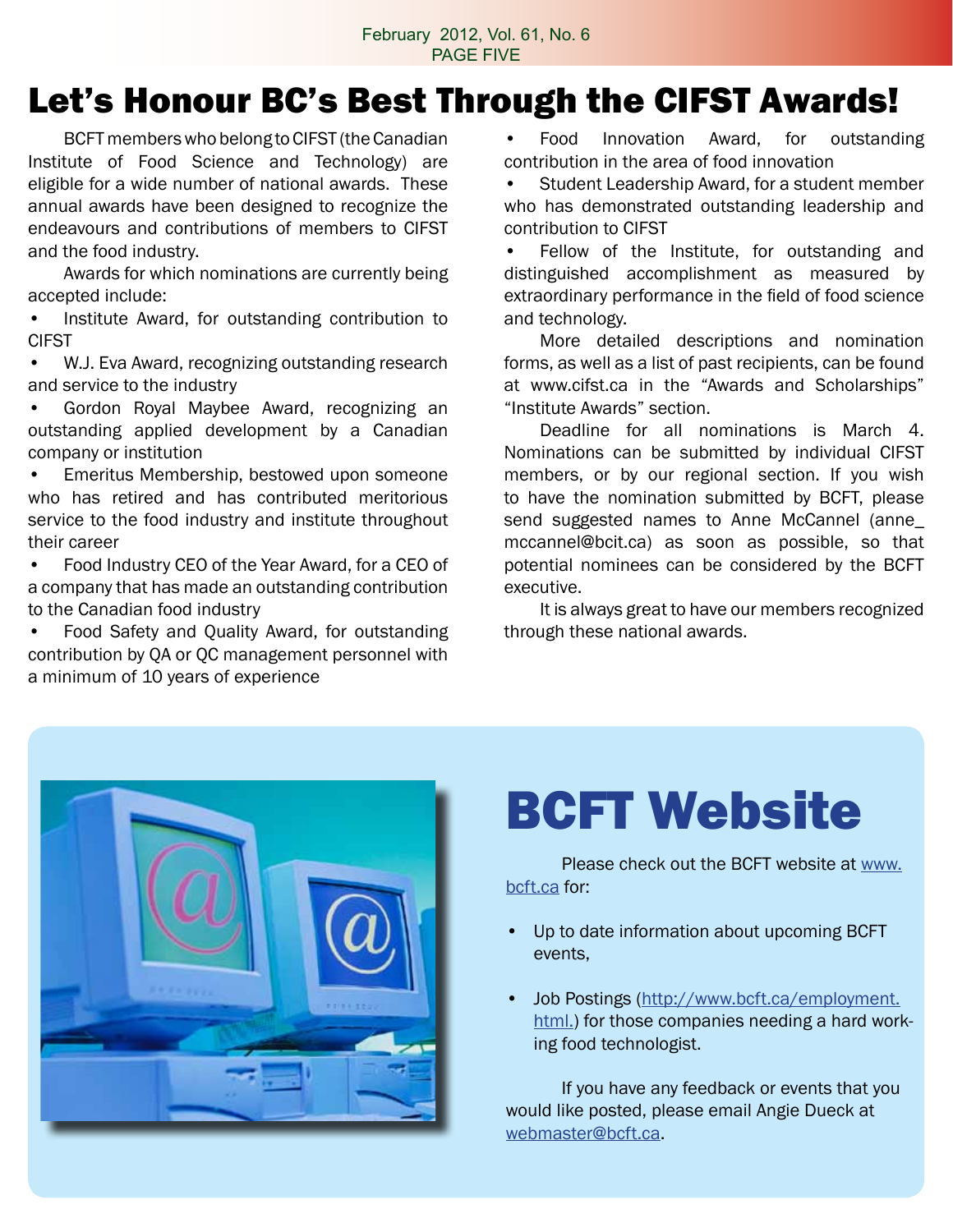## Need scientific talent?...Consider UBC Science Co-op!

 UBC Science Co-op enables employers to hire motivated and energetic students, who have acquired the academic knowledge and professional skill sets to be effective in real-life work-experience opportunities. With having placed students in a variety of more than 1,100 4-month Co-op positions in our last fiscal year, we definitely have the expertise to assist in creating great Co-op placements.



Benefits of hiring a Co-op student:

- • Reduced hiring costs
- Assistance with unique or short-term projects
- Development of new concepts, providing a fresh perspective
- • Identifying future employees and managing staff levels during busy periods

Available Science disciplines include:

- • Biochemistry and Molecular Biology
- • Biology
- **Biotechnology**
- **Chemistry**

3M

**Nancy Bender** Sr. Account Representative Microbiology Products

3M Canada Company

804 Carleton Court, Annacis Island Delta, BC V3M 3M1 604 463 8374 Tel. Home Office 800 265 1840 Toll Free 7423 778 772 3716 Cell 800 665 4759 Fax Orders nabender@mmm.com

**Sandy Conroy** Account Manager

**Univar Canada Ltd.** 9800 Van Horne Way Richmond, BC V6X 1W5 Canada



- • Computer Science
- **Engineering Physics**
- **Environmental Sciences**
- • Food & Nutritional Science
- Microbiology & Immunology
- **Statistics & Math**

 For additional information regarding the UBC Science Co-op program, please click here.

 To discuss how a student from our program may contribute to your organization's goals and objectives, then please contact Chris McKinnon at 604-827- 3303 or at cmckinnon@sciencecoop.ubc.ca.





Cell: (778) 245-2211

**Vernon Lo, M.Sc.** *Western Region Sales Manager*

130- 18279 Blundell Road Customer Service Richmond, British Columbia Tel: 1-866-294-7914 Canada Fax: 1-877-294-7929<br>V6W 1L8 customerservice@debro.com

customerservice@debro.com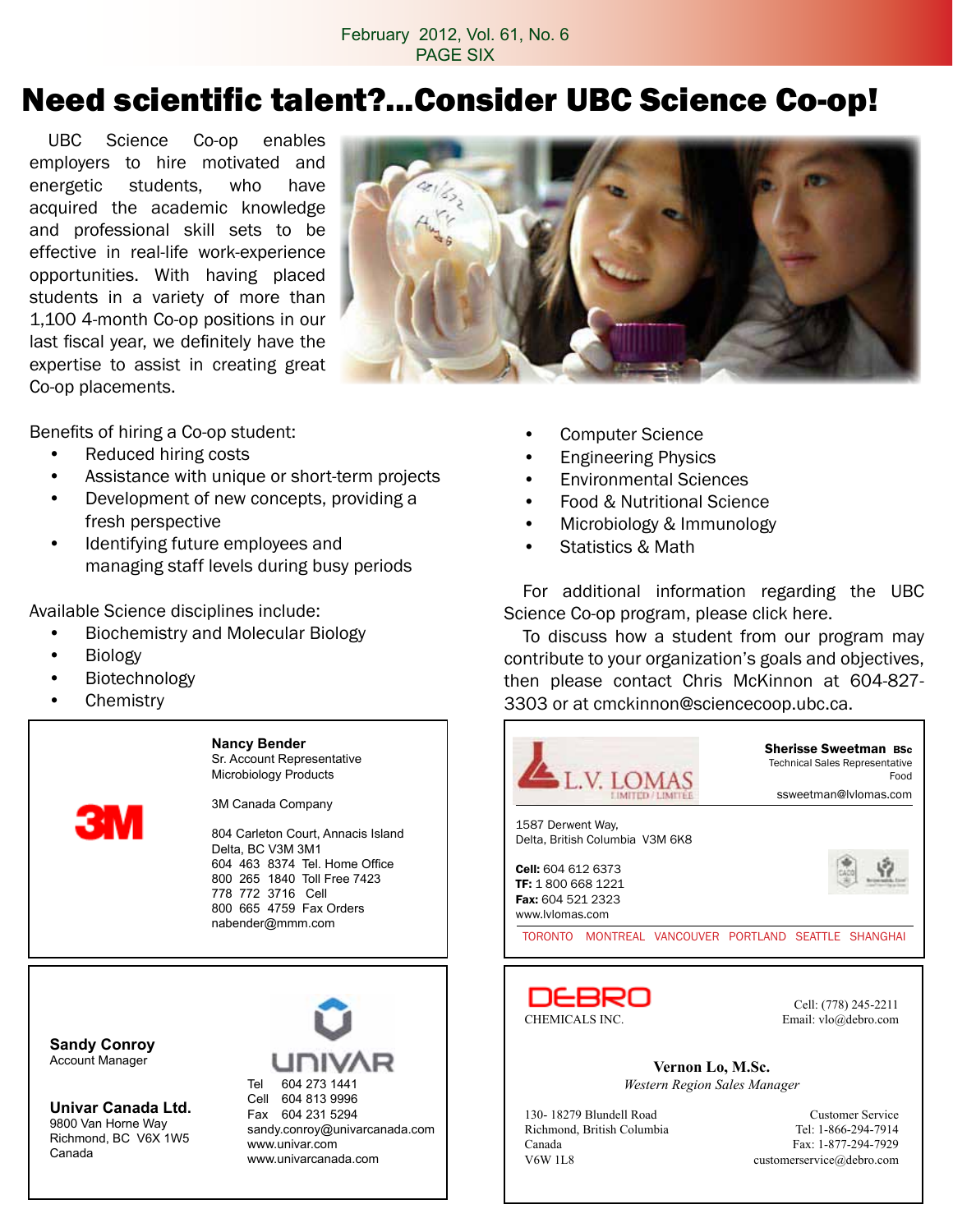### February 2012, Vol. 61, No. 6 PAGE SEVEN



# Calling all UBC FNH, Nutritional Sciences &

 Are you a graduate of the FNH, Nutritional Sciences, or Food Sciences program at UBC? Then we would like to reconnect with you! The Food, Nutrition and Health program at UBC wants to stay connected with its alumni.

If you are interested, send us a quick e-mail at fnh. alumni@ubc.ca to update your contact information (name, email, major and year of graduation).

 Or, connect with us by Facebook by joining our group at "UBC FNH Alumni". A great way to stay upto-date with the program and to connect with former classmates!

### The BCFT is Looking for You!

 As you know the BCFT is run entirely by volunteers and once again we are soliciting members for their interest in participating in next year's executive. We will have a number of vacancies to fill. Help keep our flame burning bright.

 If you are interested in volunteering please contact Reena Mistry at chair@bcft.ca.

> **Lucie Nicholls** General Manager

#### #212-1515 Broadway Street Port Coquitlam, BC V3C 6M2 Canada

Tel: 604-468-9800 Toll Free: 1-866-468-9800 Fax: 604-468-9801 Cell: 604-866-9804 www.carmiflavors.com lucienicholls@carmiflavors.com

## Food Sciences Grads! For Employers and Job Searchers

 BCFT sponsors 'no-charge' job postings on our website. Please ensure the posting is in pdf or word document form. Optionally, we can provide a form for the job posting.

 Check out the current positions available at this link: www.bcft.ca/employment.html

 For more information or to post a job, please contact Angie Dueck at employment@bcft.ca.